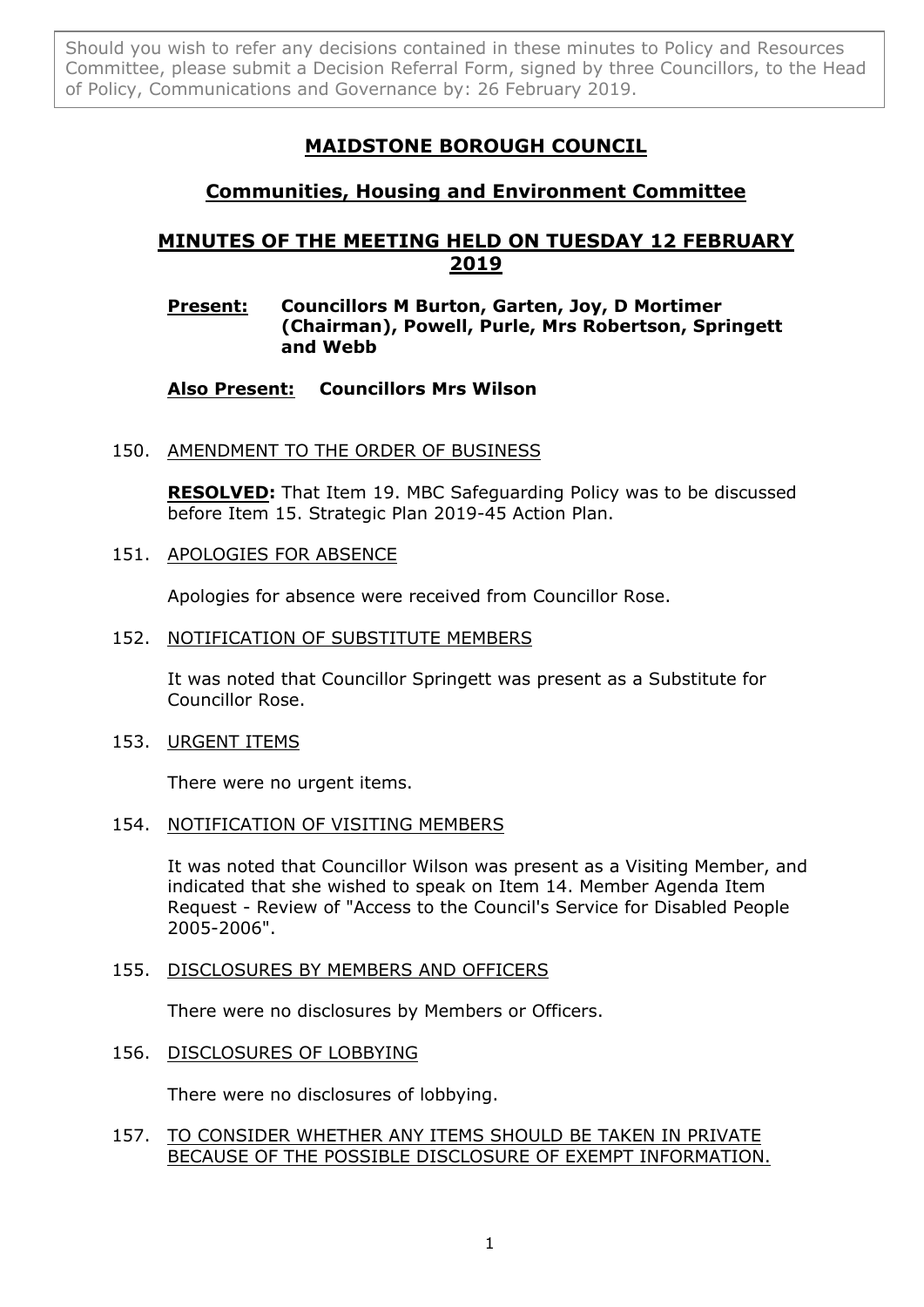**RESOLVED:** That all items be taken in public as proposed.

158. MINUTES OF THE MEETING HELD ON 15 JANUARY 2019

**RESOLVED:** That the minutes of the meeting held on 15 January 2019 be approved as a correct record and signed.

159. PRESENTATION OF PETITIONS (IF ANY)

There were no petitions.

160. QUESTIONS AND ANSWER SESSION FOR MEMBERS OF THE PUBLIC (IF ANY)

There were no questions from members of the public.

161. COMMITTEE WORK PROGRAMME

The Committee noted the addition of the Low Level and Nuisance Crime item. The Chairman stated that any questions from Councillors were to be submitted to Democratic Services in advance of the Committee meeting. This would ensure that information was prepared by relevant Officers to inform responses.

**RESOLVED:** That the Committee Work Programme be noted.

#### 162. REPORTS OF OUTSIDE BODIES

**RESOLVED:** That the Reports of Outside Bodies be noted.

#### 163. PRESENTATIONS OF OUTSIDE BODIES

Ms Liz Abi-Aad, Clerk & Chief Officer of Cutbush & Corrall, addressed the Committee regarding the work of the charity. Ms Abi-Aad outlined that the organisation supported Maidstone residents through the provision of 148 alms houses. A working maintenance charge was paid by occupants, which cost between 42-66% of equivalent fair rent rates. Ms Abi-Aad stated that there was a vacancy for a Maidstone Borough Council Representative on the charity.

The Committee commented that Councillors could promote awareness of the support provided by Cutbush & Corrall through engagement with residents.

In response to questions from the Committee, Ms Abi-Aad stated that:

- The operating costs of the organisation were fully covered by income received through working maintenance charges and dividends from investments.
- There was the potential to expand the available provision in order to meet the future needs of residents.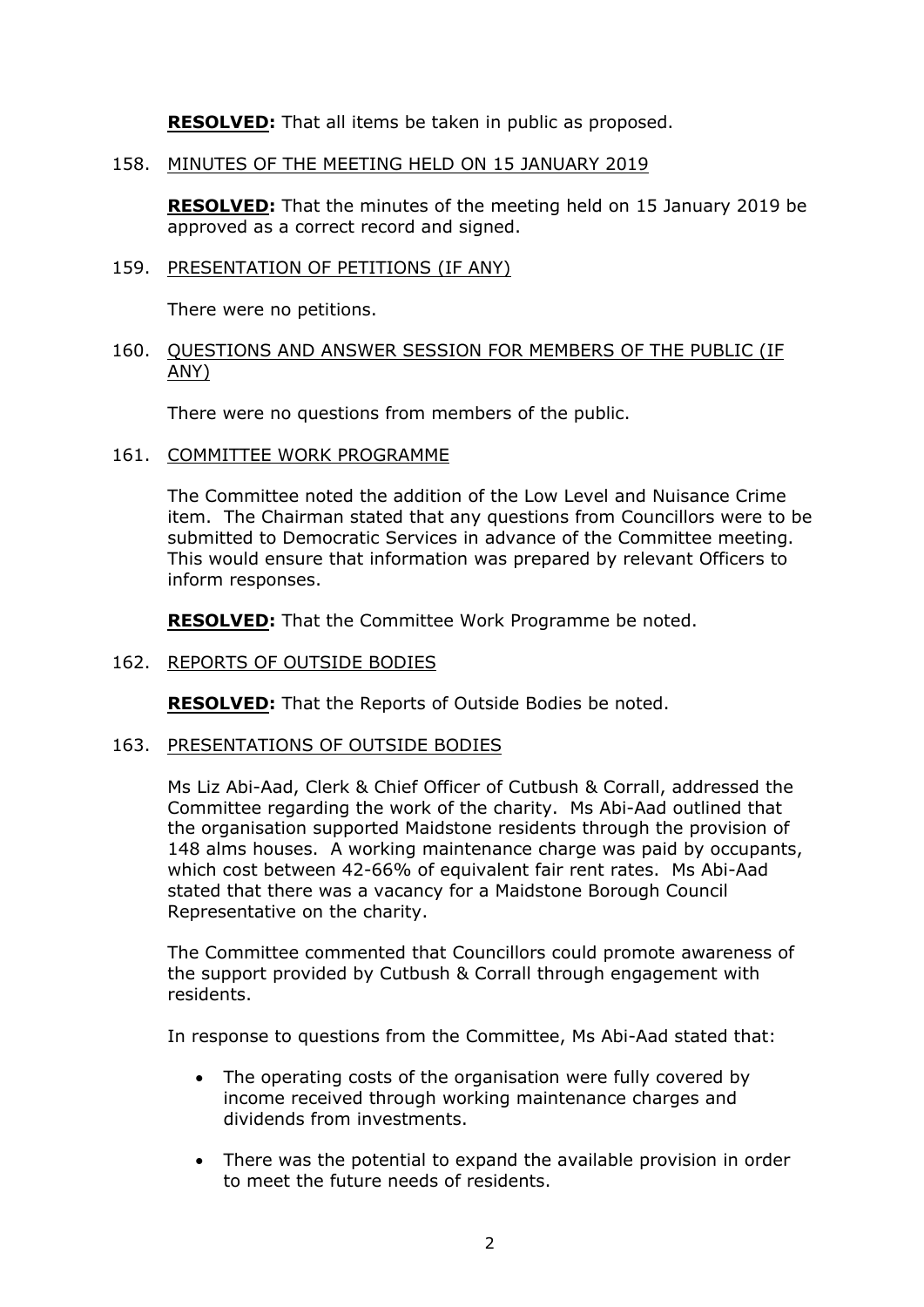• Provision was predominantly in urban areas, however, rural areas such as Harrietsham could be considered for future development.

**RESOLVED:** That the presentation be noted.

#### 164. MEMBER AGENDA ITEM REQUEST - REVIEW OF "ACCESS TO THE COUNCIL'S SERVICE FOR DISABLED PEOPLE 2005-2006"

Councillor Wilson introduced her report.

The Committee stated that:

- A review of the "Access to the Council's Service for Disabled People 2005-2006", and the recommendations in the report, was helpful to understand the work undertaken to promote accessibility to Maidstone Borough Council services.
- Accessibility issues impacted on a broad range of residents, such as elderly residents and those who did not have ready access to online information.
- Should a Working Group be established, this was to comprise of representative groups in the Borough.
- Mental and physical disabilities were to be a consideration when undertaking the work.
- The promotion of equalities training for staff was beneficial.

In response to questions from the Committee, Mrs Angela Woodhouse, Head of Policy, Communications and Governance, stated that there was the potential to incorporate the work in the Equalities Action Plan, which was considered by the Policy and Resources Committee. Furthermore, Councillor input would be advantageous in the scoping and delivery of the work.

**RESOLVED:** That a report be brought to the next appropriate Communities, Housing and Environment Committee meeting setting out the scope of a review of accessibility to services for residents.

Voting: Unanimous

#### 165. MBC SAFEGUARDING POLICY

Mr Matt Roberts, Community Partnerships & Resilience Manager, informed the Committee that the Maidstone Borough Council Safeguarding Policy had been updated to incorporate the Kent Support Levels process and integrated Front Door Service for Children's Social Care. A section had been included regarding missing children, as those that went missing were at an increased risk of being groomed. The Domestic Violence Disclosure Scheme, commonly referred to as Clare's Law, was referenced in the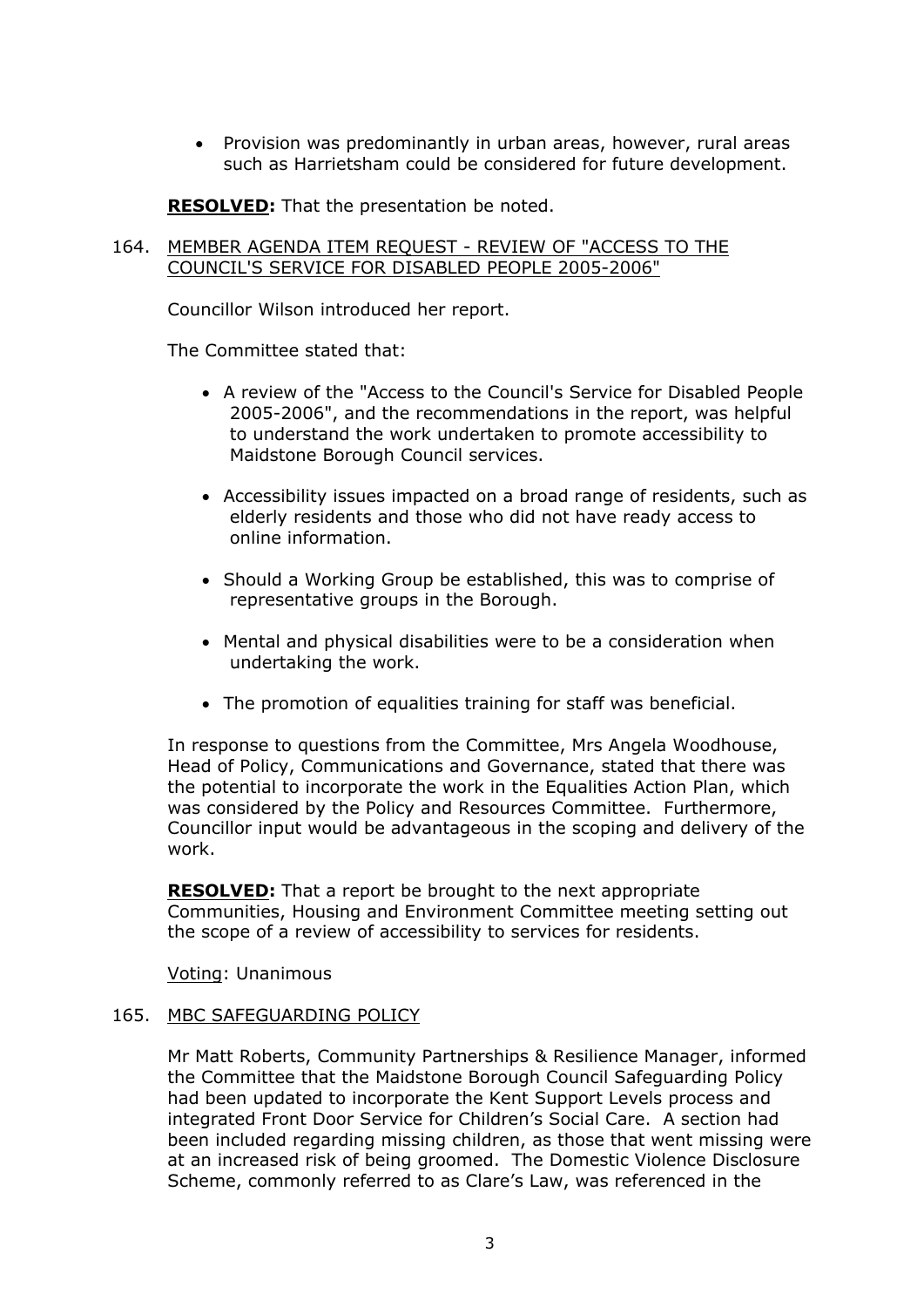policy to raise awareness of the scheme. Furthermore, the introduction of Safeguarding Champions had led to an improved awareness of mental health issues and better understanding of guidance relating to suicide prevention. It was stated that the post of Member Safeguarding Champion was currently vacant.

The Committee commented that safeguarding was a responsibility for everyone, however, it was beneficial to have a Champion role in order to ensure that Councillors with safeguarding concerns had a point of contact to seek advice and guidance. Furthermore, there was an opportunity for this Committee to enhance awareness of safeguarding by releasing a statement.

In response to questions from the Committee, Mr Roberts stated that:

- Safeguarding Champions had been established within staff teams, in accordance with best practice.
- The Member Safeguarding Champion would attend the Maidstone Borough Council Safeguarding Champions Group to share best practice.

### **RESOLVED:** That

- 1. The draft version of MBC's Safeguarding Policy be approved for consultation.
- 2. Delegated authority be granted to the Head of Housing & Community Services to formally adopt the Policy, subject to any minor amendments in consultation with the Chairman and Vice-Chairman of the Communities, Housing and Environment Committee.
- 3. A safeguarding training session be arranged by the Head of Housing & Community Services for all Councillors in the 2019/20 municipal year.

Voting: Unanimous

4. Council be recommended that the Chairman of the Communities, Housing and Environment Committee is automatically appointed to the role of Member Safeguarding Champion.

Voting: For – 7 Against – 1 Abstentions – 1

- 5. Council is recommended to amend the delegations to the Head of Housing and Community Services to include specific reference to responsibility for Safeguarding.
- 6. Delegated authority is granted to the Head of Legal Partnership and Monitoring Officer to make the appropriate amendments to the Constitution to give effect to the decisions.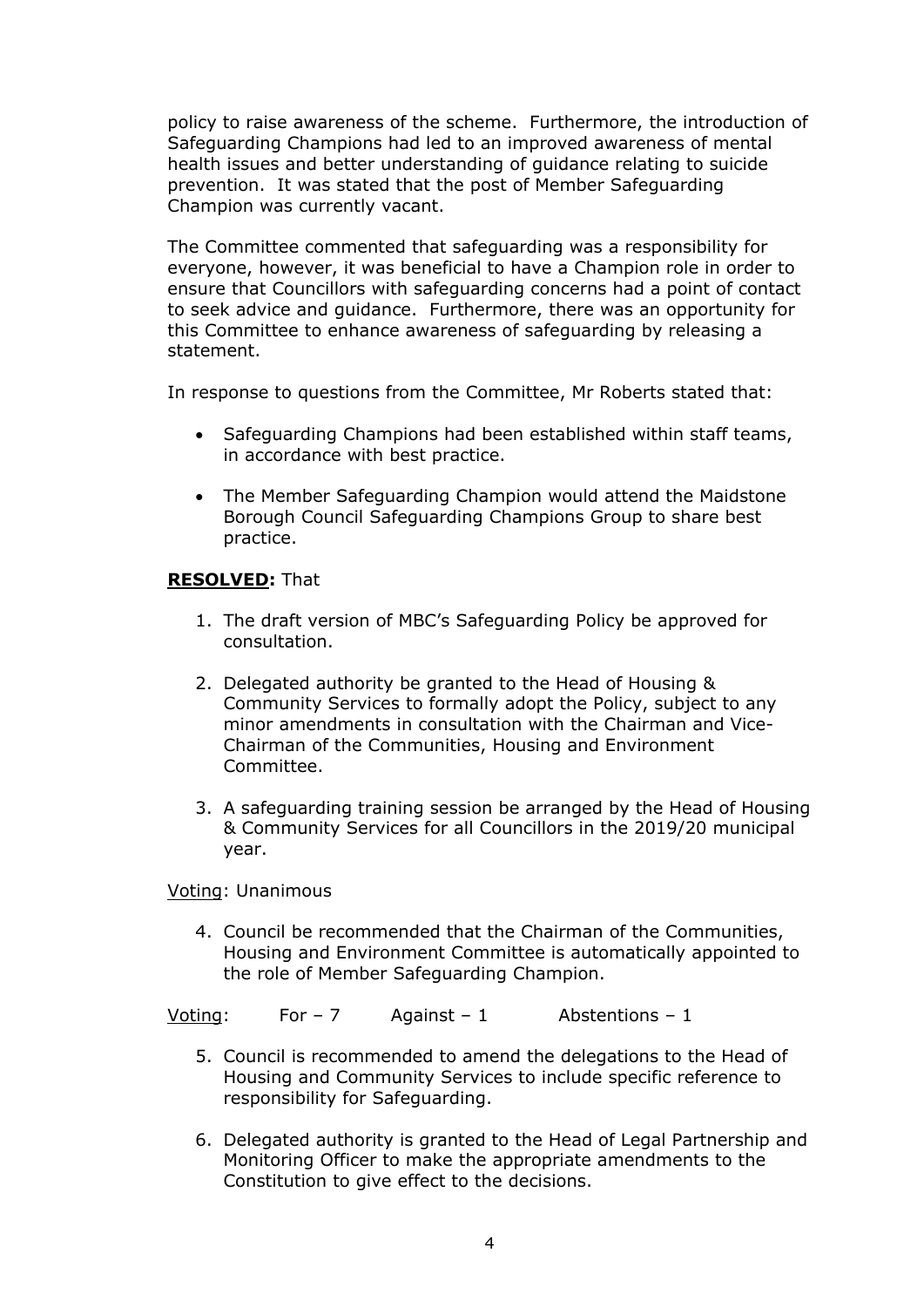Voting: Unanimous

#### 166. STRATEGIC PLAN 2019-45 ACTION PLAN

Mrs Angela Woodhouse, Head of Policy, Communications and Governance, informed the Committee that the vision, priorities, cross-cutting objectives, outcomes and "how we do things" elements of the Strategic Plan 2019-45 were agreed at Council in December 2018. The report outlined key actions that were to be completed over the next five years. It was emphasised that not all of the outcomes in the Strategic Plan were to be acted on immediately, and that the key actions covered significant projects rather than business as usual work. The Policy and Resources Committee was to review suggestions from this committee on 13 February 2019, and the final plan was to be considered at Council on 27 February 2019.

The Committee commented that:

- On page 90, the word "investing" was to be removed from bullet point two under "Between 2019-24 we will place particular importance on:".
- On page 90, an additional cross-cutting objective was to be added to bullet points three under "Between 2019-24 we will place particular importance on:" to reflect that affordable housing included environmentally sustainable housing.
- On page 90, all four cross-cutting objectives were to be added to bullet points four and five under "Between 2019-24 we will place particular importance on:".
- On page 92, the "Environment and Biodiversity" cross-cutting objective was to be added to bullet point three under "Between 2019-24 we will place particular importance on:".
- On page 93, additional cross-cutting objectives were to be added to bullet points three, four and five to reflect considerations regarding environmental sustainability, health and deprivation.

**RESOLVED:** That the feedback be noted.

Note: Councillor Burton left the meeting during consideration of this item.

#### 167. WASTE CONTRACT REVIEW

Mrs Jennifer Shepherd, Head of Environment and Public Realm, informed the Committee of the achievements by the department over the period of the waste contract. Mrs Shepherd stated that 8 million waste collections had been made in Maidstone, and 99% of collections had been successful since the contract began in 2013. The target of 0.0% of waste going to landfill had been achieved. £1 million had been saved per year, however, Mrs Shepherd cautioned that the saving would be difficult to maintain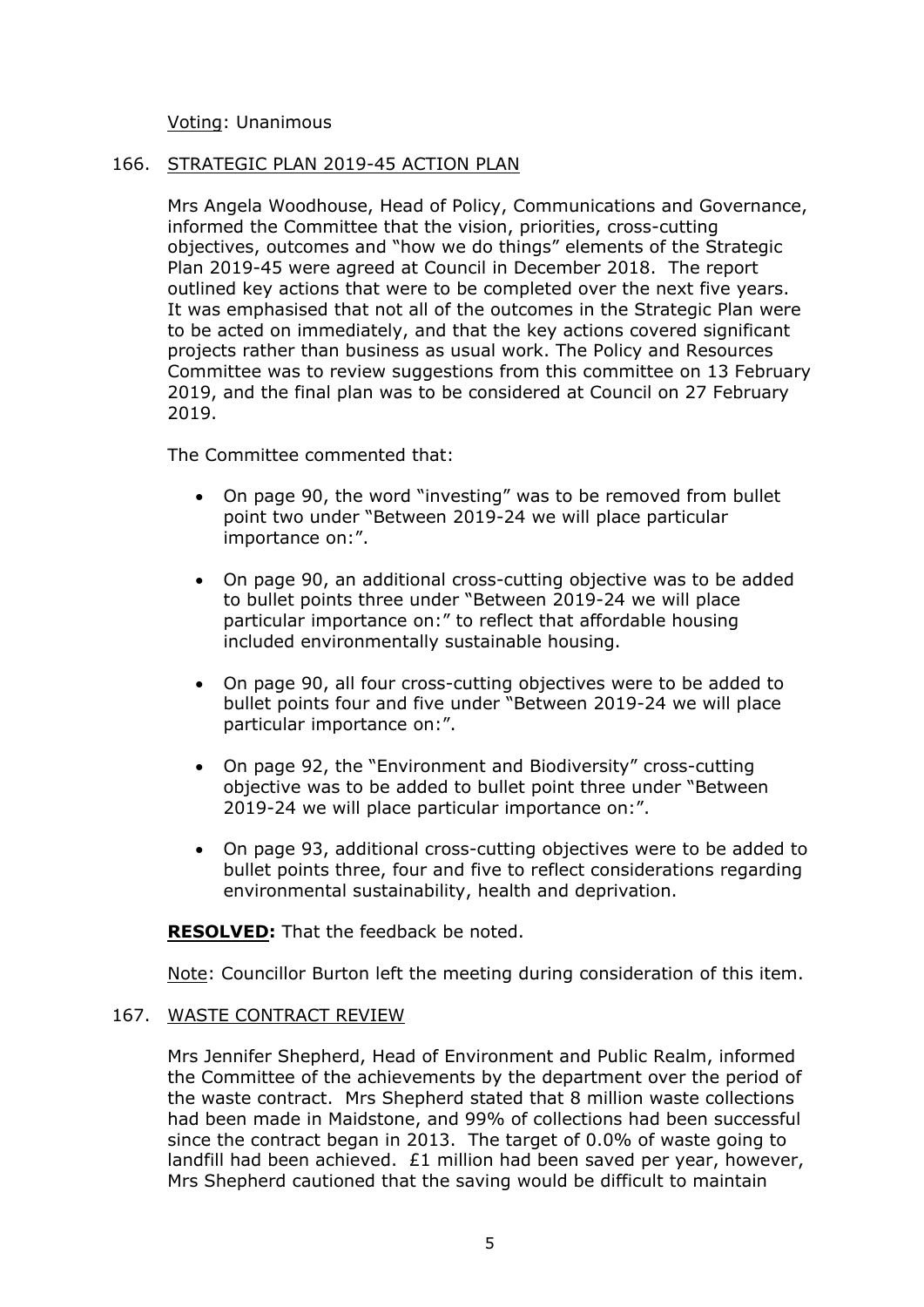after the contract expired without reviewing how the service operated. It was stated that waste figures were connected to the status of the economy, and therefore Brexit introduced uncertainty about future waste trends.

The Committee commented that increasing awareness of recyclable material, by putting stickers on bins, was key to ensuring that appropriate items were placed in recycling bins.

In response to a question from the Committee, Mrs Shepherd stated that while some materials such as scrap metal were recyclable, these were categorised as "objectionable" as they had not been included in the contract specification.

**RESOLVED:** That the performance of the Waste Contract be noted.

### 168. WASTE CRIME UPDATE

Mrs Shepherd stated that a Waste Crime Team had been established approximately six months ago. The team could issue penalty notices, seize vehicles or prosecute individuals who committed crimes such as fly tipping. £3,000 had been invested in covert cameras, which had proven to be successful, and a further £10,000 was to be invested.

Mr James Duffy, Waste Crime Manager, outlined that nine Fixed Penalty Notices (FPNs) had been issued for fly tipping and a further 467 FPNs had been issued for littering. The value of FPNs was £60,000 since July 2018.

In response to questions from the Committee, Mr Duffy replied that:

- The cost of crushing cars was recovered through the income generated by the sale of scrap parts. If cars were roadworthy, they could also be sold outright.
- Action against fly tippers could only be taken if there was a witness, so it was important for residents to submit statements to the team. This could be supplemented with videos and pictures taken from mobile phones or car dashboard cameras.

The Committee reasserted the zero-tolerance policy towards fly tippers and commended the team for the successes to date.

**RESOLVED:** That the Waste Crime Update be noted.

#### 169. TEMPORARY ACCOMMODATION FOR HOMELESS HOUSEHOLDS

Mr William Cornall, Director of Regeneration and Place, explained to the Committee that the report proposed to roll over unspent capital funding to purchase additional temporary accommodation.

The Committee commented that it was important to progress with the purchase of temporary accommodation, as it recognised that Maidstone